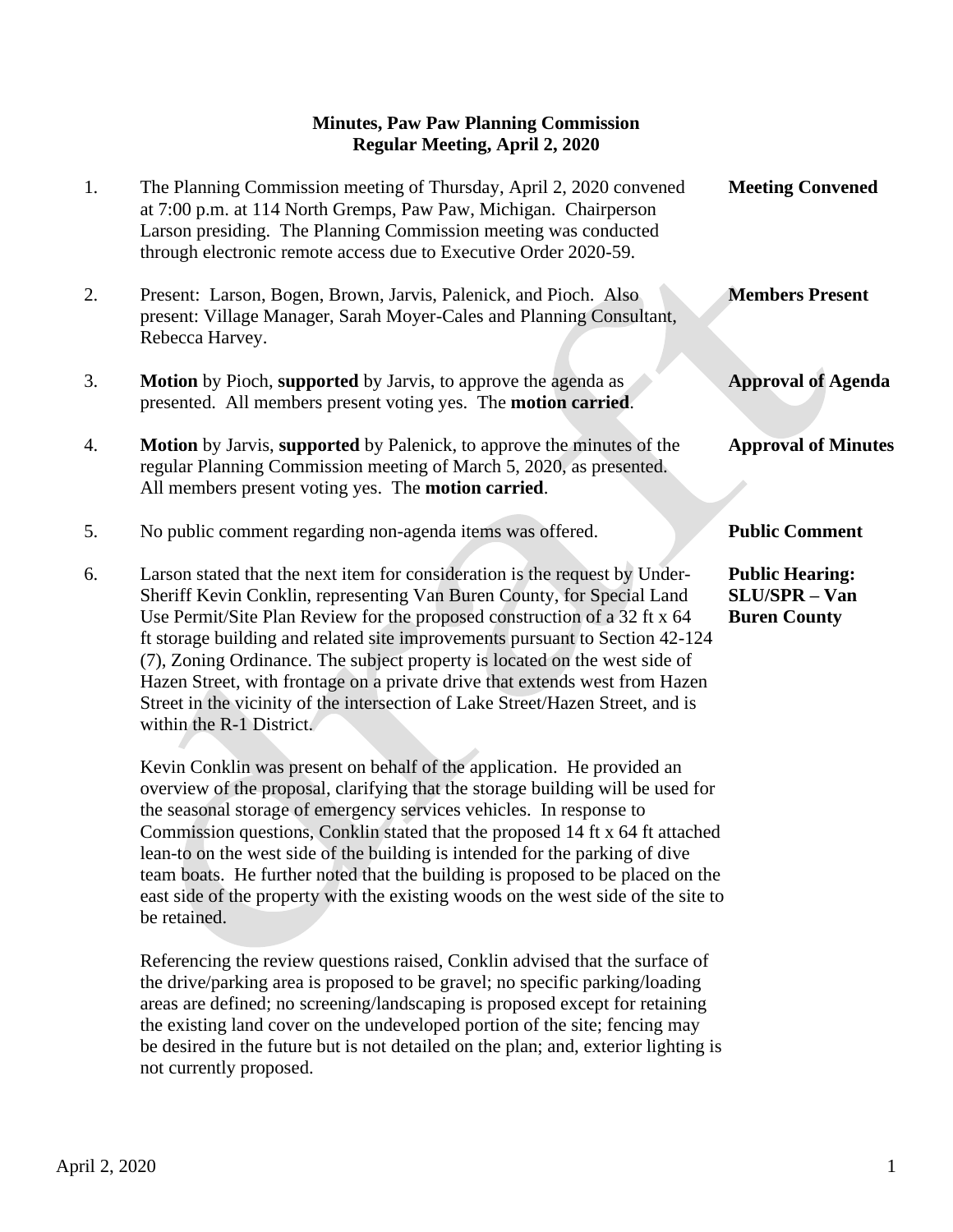Lengthy discussion ensued regarding the question of 'outdoor storage'. It was noted that 'outdoor storage' is defined as storage that occurs outside of a 'fully enclosed building'. This interpretation was substantiated by current provisions throughout the Zoning Ordinance, as well as past interpretations and applications of the 'outdoor storage' provisions in the Ordinance.

 Harvey advised that the use of the open lean-to for the 'seasonal storage of emergency services vehicles' would therefore be defined as 'outdoor storage', which is not allowed within the R-1 District. In consideration of options available to allow the proposal to proceed, the following were offered to the applicant:

- request the property be rezoned to a district that allows 'outdoor storage'
- request an amendment to the R-1 District so as to allow 'outdoor storage'
- request an amendment to the Ordinance so as to re-define 'outdoor storage'
- reconfigure the proposed lean-to so as to constitute a 'fully enclosed building'

 It was noted that the options to rezone or amend the Ordinance would likely take 3-4 months to complete, which would not be timely enough for the construction season. Planning Commission members agreed that the addition of two end walls on the proposed lean-to would essentially result in a building with three walls, with the open side serving as a large building entry, which could be interpreted as a 'fully enclosed building'.

 In response to questions, the Commission further agreed that if the status of the Ordinance or the property changed in the future so as to allow the lean-to as proposed prior to the construction of the building, an amended site plan showing an open lean-to could be reviewed/approved administratively.

 Following discussion of the remainder of the site plan elements, **motion** was made by Pioch, **supported** by Palenick,to grant Special Land Use Permit and recommend approval of the Site Plan for a proposed 46 ft x 64 ft (2944 sq ft) storage building on property located on the west side of Hazen Street, based upon the following findings:

- The storage building is proposed to be used for the seasonal storage of emergency services vehicles.
- Outdoor storage is not allowed within the R-1 District, restricting use of the proposed 14 ft x 64 ft open lean-to for vehicle storage.
- Based on the applicant's presentation of the proposed use and site operations, the proposed on-site drive and parking area offer adequate area for site circulation, proposed loading activities, and required off-street parking.
- The proposed gravel surface of the on-site drive and parking area is acceptable.
- The proposed on-site drive and parking area comply with the design standards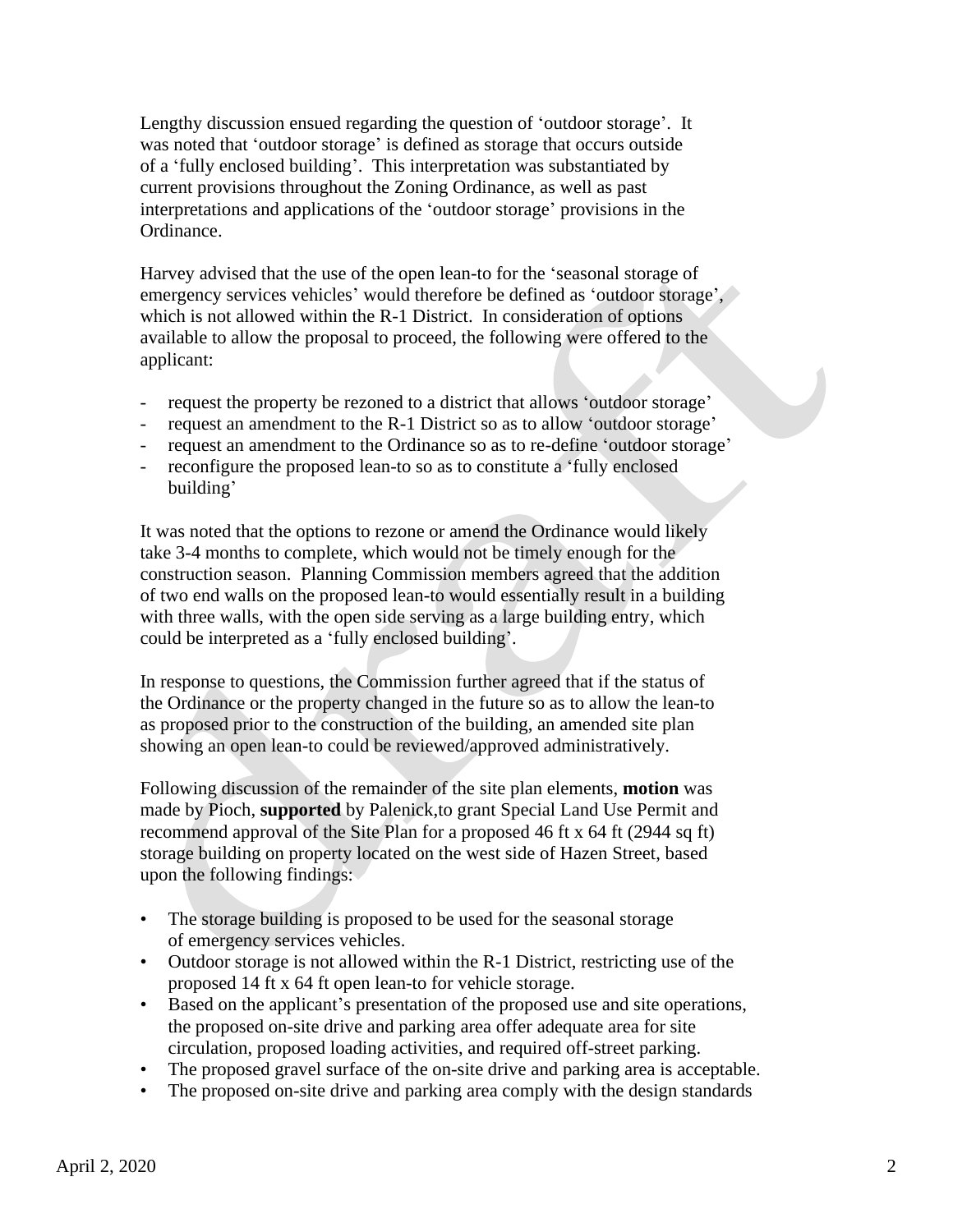of Section 42-404 (6), except for lighting and landscaping/screening.

- The existing woods on the west side of the site are proposed to be retained.
- Compliance with the Special Land Use Criteria set forth in Sec 42-366 and the Site Plan Review Criteria set forth in Sec 42-402.

 Special Land Use Permit is granted **subject to** Village Fire Department review/ approval of use of the existing 'private drive' to serve additional development in that area.

Approval of the site plan is recommended **subject to the following conditions**:

- 1. The southern 14 ft x 64 ft portion of the building, proposed as an 'open lean-to' for the storage of five (5) boats, shall be provided walls on at least three (3) sides so as to constitute 'storage within an enclosed building'. A modification in the design of the southern 14 ft x 64 ft portion of the building in response to a relaxation of the 'outdoor storage' standard in the R-1 District or a rezoning can be reviewed/ approved administratively.
- 2. Submission of a screening/landscape plan demonstrating compliance with Sec 42-404 (6) – *Parking Areas in Residential Zones*; Sec 42-405 (b) – *Screening;* and, Sec 42-406 (b) – *Minimum Landscape Requirements*.
- 3. Submission of details of the proposed 'parking area fence' demonstrating compliance with Sec 42-405 (c) – *Fences.*
- 4. Submission of an outdoor lighting plan demonstrating compliance with Sec 42-405 (a) – *Lighting*.
- 5. Village Fire Department review/approval
- 6. Village Department of Public Works review/approval of a specific grading plan and proposed method of on-site storm water disposal.
- 7. Compliance with all applicable Federal, State and Local codes/ordinances.

All members present voting yes. The **motion carried**.

7. Larson stated that the next item for consideration is the request by Ivan **New Business:** Schmalfeldt for an amendment of Sec 42-370, Zoning Ordinance, to increase **Text Amendment** the maximum floor area allowed for a residential accessory building from **Accessory Buildings** 720 sq ft to 1250 sq ft.

 Ivan Schmalfeldt was present on behalf of the application. He explained that he would like to construct a residential accessory building for the storage of recreational vehicles and other accessory equipment. He stated that the current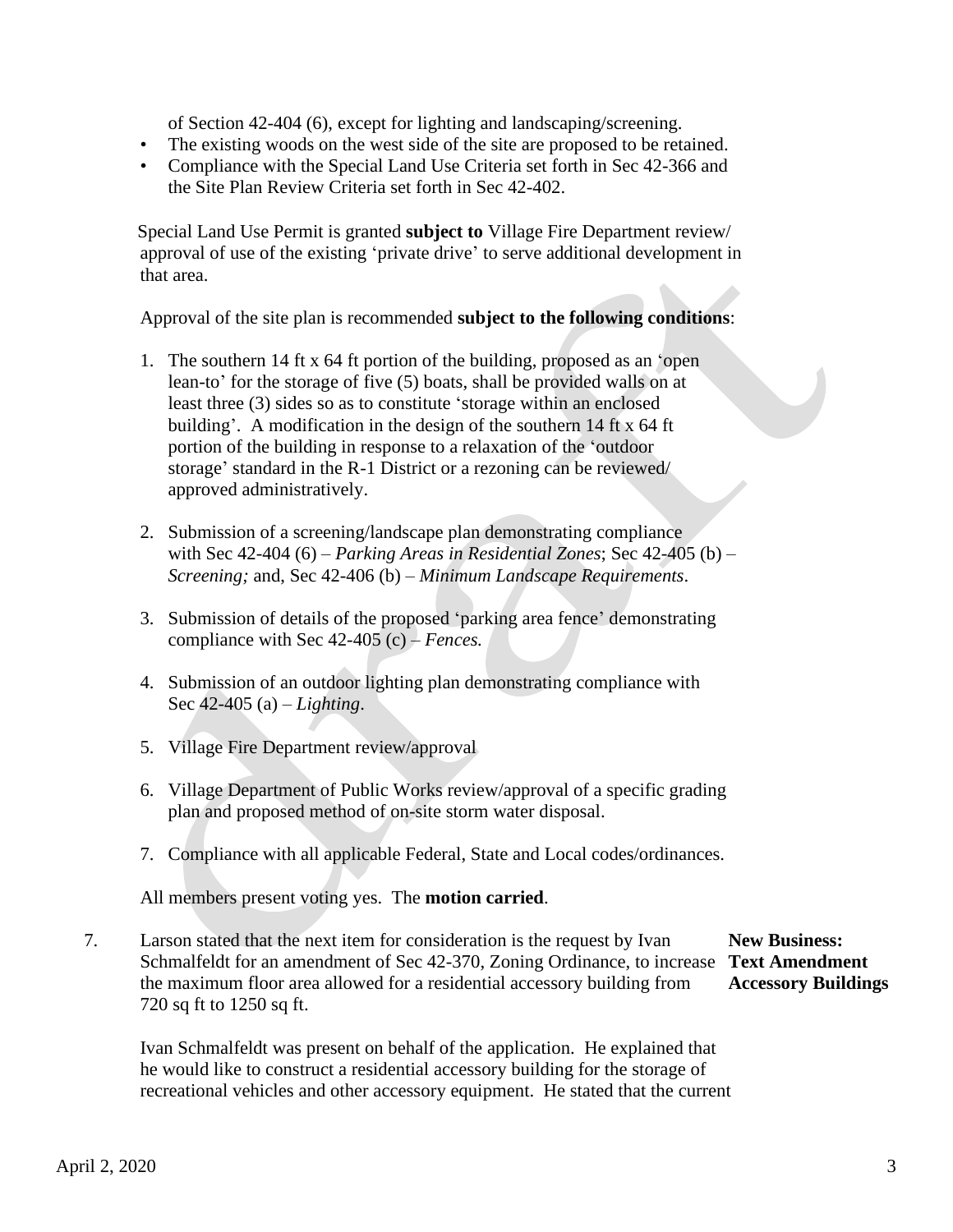size limitation of 720 sq ft does not allow adequate area for the proposed storage.

 Planning Commission members noted that Sec 42-370 was recently reviewed and the maximum accessory building size standard was increased from 720 sq ft to 884 sq ft. It was noted that the maximum size standard was increased in consideration of previous requests for larger accessory buildings. Further, larger building size maximums had been dismissed so as not to encourage large pole barns that would not be compatible with the small residential lots/compact development characteristic of the Village.

 It was added that the new 884 sq ft maximum building size would allow for Accessory Dwelling Unit options and still maintain a size/style compatible with dwellings and with the average lot sizes within the Village. It was confirmed that the maximum building size standard applies to all residential accessory buildings irrespective of zoning district.

 Schmalfeldt referenced several examples of existing pole barns of similar size in the Village. It was noted that the examples referenced were commercial buildings. He then stressed that the 884 sq ft maximum size standard limits the ability to construct a building of the necessary size or height for the storage of recreational vehicles.

 Lengthy Planning Commission discussion continued wherein the basis for the 884 sq ft standard; the impacts of an increased size standard; accessory building standards in nearby communities; and, options available to the applicant to provide the desired storage space, were reviewed.

 **Motion** was then made by Pioch, **supported** by Palenick, to deny the request to amend Section 42.370 so as to increase the accessory building maximum size standard based on the findings noted in support of the existing standard. All members present voting yes. The **motion carried 3-2**, **with Brown and Jarvis dissenting, and Bogen abstaining.**

- 8. **Motion** by Pioch, **supported** by Bogen, to nominate and elect the following **New Business**: slate of Planning Commission officers for the 2020-2021 fiscal year: Chair - **Election of**  Kathy Larsen; Vice Chair – Mike Pioch; Secretary – Tom Palenick. All **Officers** members present voting yes. The **motion carried**.
- 9. The Planning Commission noted the accuracy and completeness of the 2019 **New Business**: Annual Report prepared by the Chair. It was agreed that the Annual Report **2019 PC Annual** would be finalized with the prioritization of the Work Plan. **Report**
- 10. Larson referenced the draft 2020-2021 Planning Commission Work Plan **New Business**: prepared for Commission discussion. The following was noted: **PC Work Plan**
	- The 'gateway zoning district' was developed by the WMU Planning